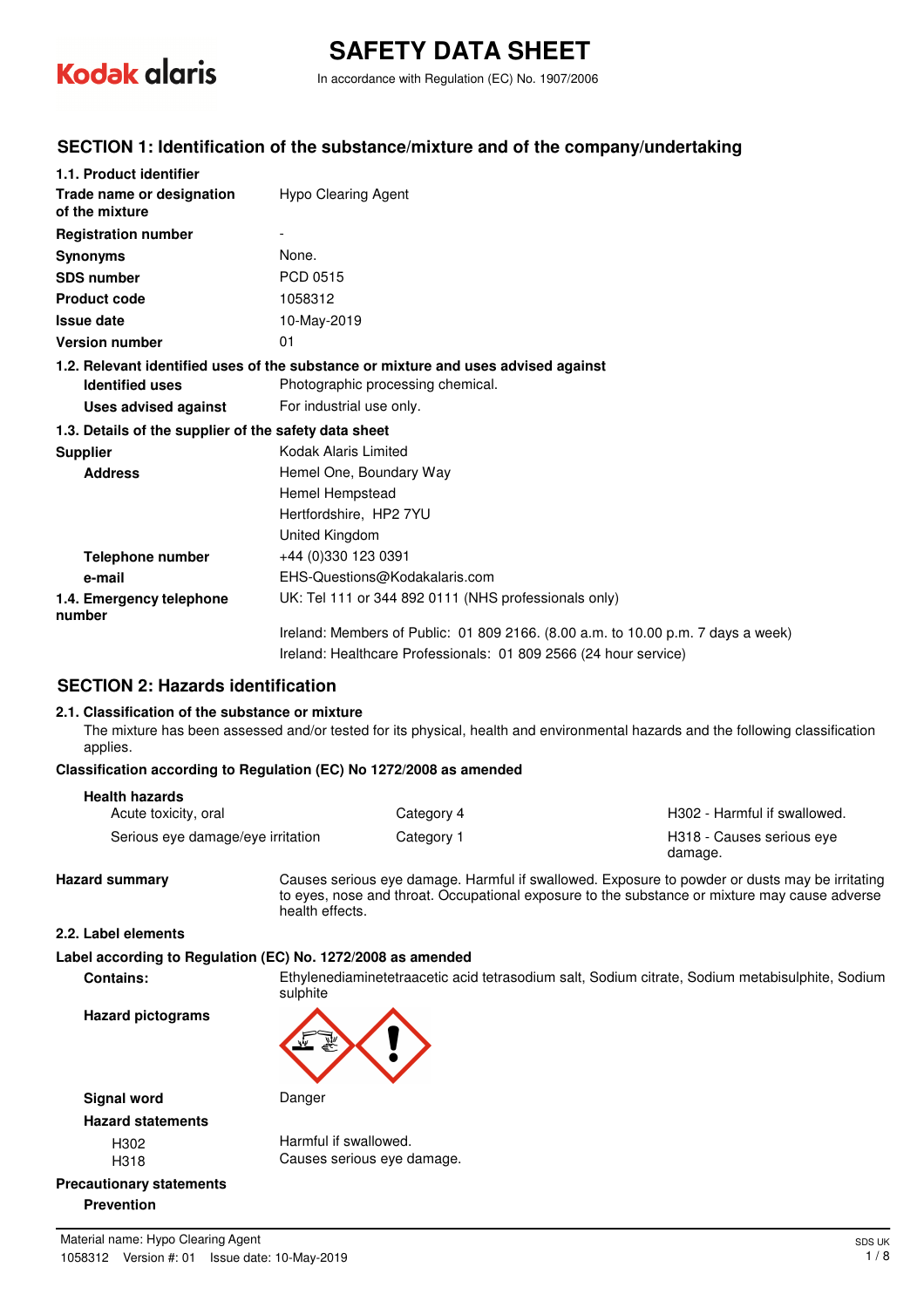| P <sub>260</sub><br>P <sub>264</sub><br>P <sub>270</sub> | Do not breathe dust.<br>Wash thoroughly after handling.<br>Do not eat, drink or smoke when using this product.                                                                                                                                                   |
|----------------------------------------------------------|------------------------------------------------------------------------------------------------------------------------------------------------------------------------------------------------------------------------------------------------------------------|
| P <sub>280</sub>                                         | Wear eve protection/face protection.                                                                                                                                                                                                                             |
| Response                                                 |                                                                                                                                                                                                                                                                  |
| $P301 + P312$<br>P330<br>$P305 + P351 + P338$<br>P310    | IF SWALLOWED: Call a POISON CENTRE/doctor if you feel unwell.<br>Rinse mouth.<br>IF IN EYES: Rinse cautiously with water for several minutes. Remove contact lenses, if present<br>and easy to do. Continue rinsing.<br>Immediately call a POISON CENTRE/doctor. |
| <b>Storage</b>                                           | Not available.                                                                                                                                                                                                                                                   |
| <b>Disposal</b>                                          | Not available.                                                                                                                                                                                                                                                   |
| Supplemental label information                           | EUH031 - Contact with acids liberates toxic gas.                                                                                                                                                                                                                 |
| 2.3. Other hazards                                       | Not a PBT or vPvB substance or mixture.                                                                                                                                                                                                                          |

## **SECTION 3: Composition/information on ingredients**

**3.2. Mixtures**

#### **General information**

| <b>Chemical name</b>                                | %                                           |                        | CAS-No. / EC No. REACH Registration No. | Index No.    | <b>Notes</b> |
|-----------------------------------------------------|---------------------------------------------|------------------------|-----------------------------------------|--------------|--------------|
| Sodium sulphite                                     | 75 - 80                                     | 7757-83-7<br>231-821-4 | $\overline{\phantom{0}}$                |              |              |
| <b>Classification:</b>                              | Acute Tox. 4; H302, Aquatic Chronic 3; H412 |                        |                                         |              |              |
| Sodium metabisulphite                               | $15 - 20$                                   | 7681-57-4<br>231-673-0 |                                         | 016-063-00-2 |              |
| <b>Classification:</b>                              | Acute Tox. 4; H302, Eye Dam. 1; H318        |                        |                                         |              |              |
| Ethylenediaminetetraacetic acid<br>tetrasodium salt | $1 - 5$                                     | 64-02-8<br>200-573-9   |                                         | 607-428-00-2 |              |
| <b>Classification:</b>                              | Acute Tox. 4; H302, Eye Dam. 1; H318        |                        |                                         |              |              |
| Sodium citrate                                      | $1 - 5$                                     | 6132-04-3              | ۰                                       |              |              |
| <b>Classification:</b>                              | Acute Tox. 4: H312                          |                        |                                         |              |              |

#### **List of abbreviations and symbols that may be used above**

#: This substance has been assigned Union workplace exposure limit(s).

M: M-factor

PBT: persistent, bioaccumulative and toxic substance.

vPvB: very persistent and very bioaccumulative substance.

All concentrations are in percent by weight unless ingredient is a gas. Gas concentrations are in percent by volume.

#### **Composition comments** The full text for all H-statements is displayed in section 16.

### **SECTION 4: First aid measures**

| <b>General information</b>                                                            | Ensure that medical personnel are aware of the material(s) involved, and take precautions to<br>protect themselves. Show this safety data sheet to the doctor in attendance.                                                |  |  |
|---------------------------------------------------------------------------------------|-----------------------------------------------------------------------------------------------------------------------------------------------------------------------------------------------------------------------------|--|--|
| 4.1. Description of first aid measures                                                |                                                                                                                                                                                                                             |  |  |
| <b>Inhalation</b>                                                                     | Move to fresh air. Call a physician if symptoms develop or persist.                                                                                                                                                         |  |  |
| <b>Skin contact</b>                                                                   | Wash off with soap and water. Get medical attention if irritation develops and persists.                                                                                                                                    |  |  |
| Eye contact                                                                           | Do not rub eyes. Immediately flush eyes with plenty of water for at least 15 minutes. Remove<br>contact lenses, if present and easy to do. Continue rinsing. Get medical attention immediately.                             |  |  |
| Ingestion                                                                             | Rinse mouth. If vomiting occurs, keep head low so that stomach content doesn't get into the lungs.<br>Get medical advice/attention if you feel unwell.                                                                      |  |  |
| 4.2. Most important symptoms<br>and effects, both acute and<br>delayed                | Severe eye irritation. Symptoms may include stinging, tearing, redness, swelling, and blurred<br>vision. Permanent eye damage including blindness could result. Dusts may irritate the respiratory<br>tract, skin and eyes. |  |  |
| 4.3. Indication of any<br>immediate medical attention<br>and special treatment needed | Provide general supportive measures and treat symptomatically. Keep victim warm. Keep victim<br>under observation. Symptoms may be delayed.                                                                                 |  |  |

### **SECTION 5: Firefighting measures**

General fire hazards **No unusual fire or explosion hazards noted.**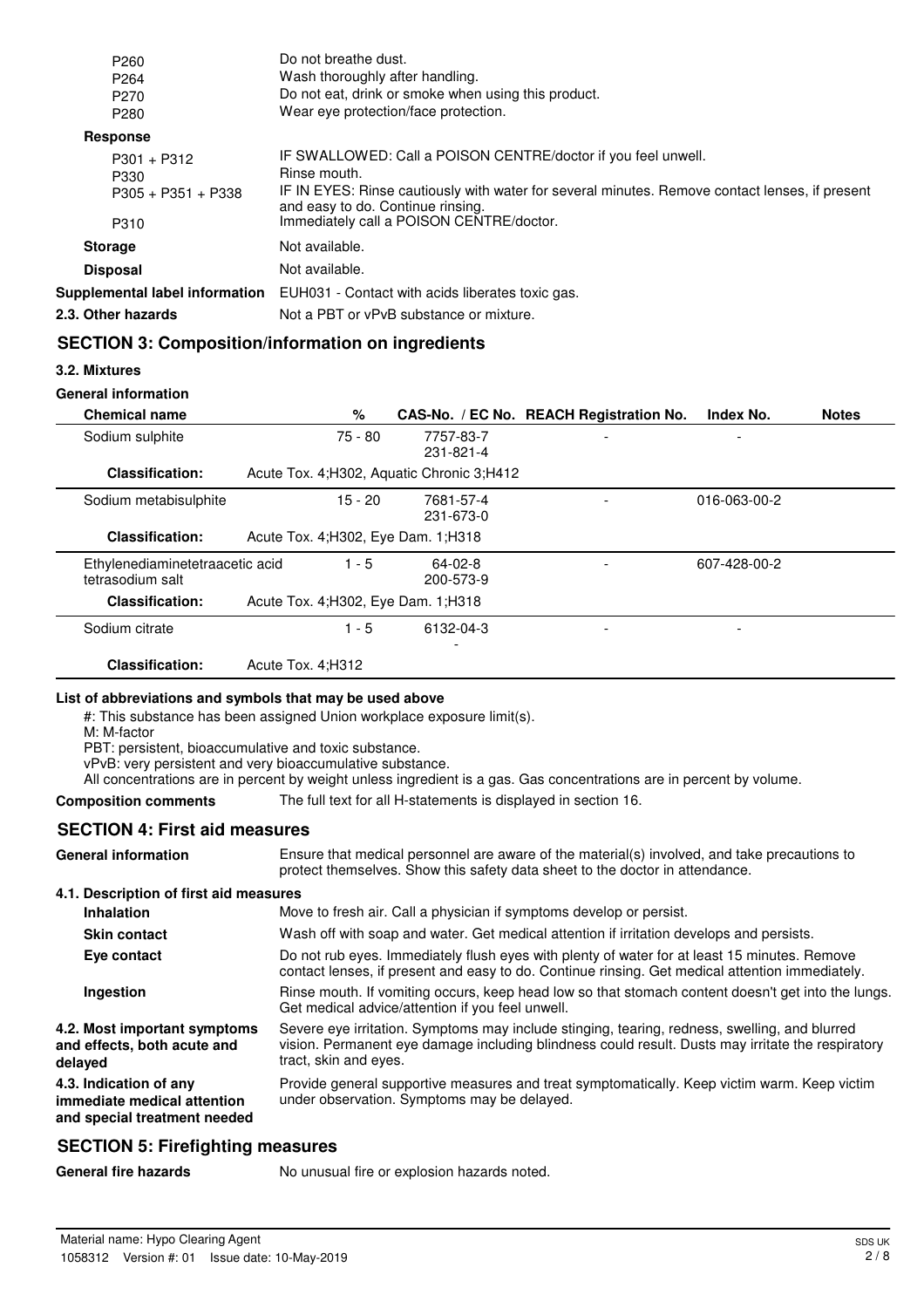| 5.1. Extinguishing media                                      |                                                                                                                                          |
|---------------------------------------------------------------|------------------------------------------------------------------------------------------------------------------------------------------|
| Suitable extinguishing<br>media                               | Use extinguishing measures that are appropriate to local circumstances and the surrounding<br>environment.                               |
| Unsuitable extinguishing<br>media                             | Do not use water jet as an extinguisher, as this will spread the fire.                                                                   |
| 5.2. Special hazards arising<br>from the substance or mixture | During fire, gases hazardous to health may be formed.                                                                                    |
| 5.3. Advice for firefighters                                  |                                                                                                                                          |
| <b>Special protective</b><br>equipment for firefighters       | Wear self-contained breathing apparatus and protective clothing. Fire or excessive heat may<br>produce hazardous decomposition products. |
| Special fire fighting<br>procedures                           | Use water spray to cool unopened containers.                                                                                             |
| <b>Specific methods</b>                                       | Use standard firefighting procedures and consider the hazards of other involved materials.                                               |

#### **SECTION 6: Accidental release measures**

#### **6.1. Personal precautions, protective equipment and emergency procedures**

| For non-emergency<br>personnel                               | Keep unnecessary personnel away. Keep people away from and upwind of spill/leak. Wear<br>appropriate protective equipment and clothing during clean-up. Do not touch damaged containers<br>or spilled material unless wearing appropriate protective clothing. Ensure adequate ventilation.<br>Local authorities should be advised if significant spillages cannot be contained. For personal<br>protection, see section 8 of the SDS. |
|--------------------------------------------------------------|----------------------------------------------------------------------------------------------------------------------------------------------------------------------------------------------------------------------------------------------------------------------------------------------------------------------------------------------------------------------------------------------------------------------------------------|
| For emergency responders                                     | Keep unnecessary personnel away. Use personal protection recommended in Section 8 of the<br>SDS.                                                                                                                                                                                                                                                                                                                                       |
| 6.2. Environmental precautions                               | Avoid discharge into drains, water courses or onto the ground.                                                                                                                                                                                                                                                                                                                                                                         |
| 6.3. Methods and material for<br>containment and cleaning up | Avoid the generation of dusts during clean-up. Collect dust using a vacuum cleaner equipped with<br>HEPA filter. Stop the flow of material, if this is without risk.                                                                                                                                                                                                                                                                   |
|                                                              | Large Spills: Wet down with water and dike for later disposal. Absorb in vermiculite, dry sand or<br>earth and place into containers. Shovel the material into waste container. Following product<br>recovery, flush area with water.                                                                                                                                                                                                  |
|                                                              | Small Spills: Sweep up or vacuum up spillage and collect in suitable container for disposal. Wipe<br>up with absorbent material (e.g. cloth, fleece). Clean surface thoroughly to remove residual<br>contamination.                                                                                                                                                                                                                    |
|                                                              | Never return spills to original containers for re-use. For waste disposal, see section 13 of the SDS.                                                                                                                                                                                                                                                                                                                                  |
| 6.4. Reference to other<br>sections                          | For personal protection, see section 8 of the SDS. For waste disposal, see section 13 of the SDS.                                                                                                                                                                                                                                                                                                                                      |
| <b>SECTION 7: Handling and storage</b>                       |                                                                                                                                                                                                                                                                                                                                                                                                                                        |
| 7.1. Precautions for safe<br>handling                        | Minimise dust generation and accumulation. Provide appropriate exhaust ventilation at places<br>where dust is formed. Do not breathe dust. Do not get this material in contact with eyes. Do not<br>taste or swallow. Avoid prolonged exposure. When using, do not eat, drink or smoke. Wear<br>appropriate personal protective equipment. Wash hands thoroughly after handling. Observe good<br>industrial hygiene practices.         |

Store in tightly closed container. Store in a well-ventilated place. Store away from incompatible materials (see Section 10 of the SDS). **7.2. Conditions for safe storage, including any incompatibilities**

#### **7.3. Specific end use(s)** Photographic processing chemical.

#### **SECTION 8: Exposure controls/personal protection**

## **8.1. Control parameters**

**Occupational exposure limits**

| UK. EH40 Workplace Exposure Limits (WELs)            |                                                            |                  |  |
|------------------------------------------------------|------------------------------------------------------------|------------------|--|
| <b>Components</b>                                    | Type                                                       | Value            |  |
| Sodium metabisulphite<br>(CAS 7681-57-4)             | TWA                                                        | $5 \text{ mg/m}$ |  |
| <b>Biological limit values</b>                       | No biological exposure limits noted for the ingredient(s). |                  |  |
| Recommended monitoring<br>procedures                 | Follow standard monitoring procedures.                     |                  |  |
| Derived no effect levels<br>(DNELs)                  | Not available.                                             |                  |  |
| <b>Predicted no effect</b><br>concentrations (PNECs) | Not available.                                             |                  |  |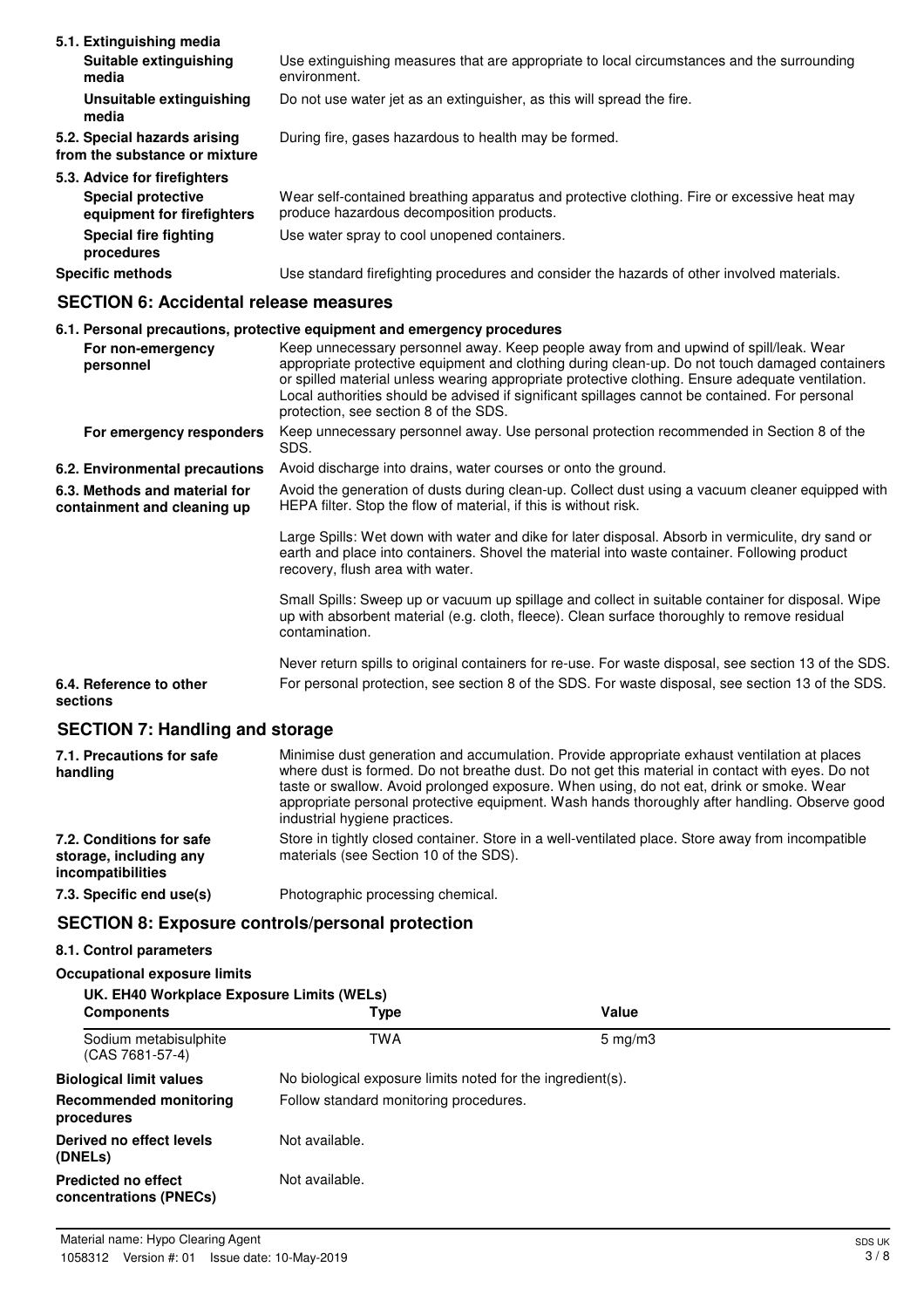| 8.2. Exposure controls                    |                                                                                                                                                                                                                                                                                                                                                                                                                                                                                                                                                                                                                                                                                                                                                                                                                     |
|-------------------------------------------|---------------------------------------------------------------------------------------------------------------------------------------------------------------------------------------------------------------------------------------------------------------------------------------------------------------------------------------------------------------------------------------------------------------------------------------------------------------------------------------------------------------------------------------------------------------------------------------------------------------------------------------------------------------------------------------------------------------------------------------------------------------------------------------------------------------------|
| Appropriate engineering<br>controls       | Good general ventilation (typically 10 air changes per hour) should be used. Ventilation rates<br>should be matched to conditions. If applicable, use process enclosures, local exhaust ventilation,<br>or other engineering controls to maintain airborne levels below recommended exposure limits. If<br>exposure limits have not been established, maintain airborne levels to an acceptable level. If<br>engineering measures are not sufficient to maintain concentrations of dust particulates below the<br>OEL (occupational exposure limit), suitable respiratory protection must be worn. If material is<br>ground, cut, or used in any operation which may generate dusts, use appropriate local exhaust<br>ventilation to keep exposures below the recommended exposure limits. Provide eyewash station. |
|                                           | Individual protection measures, such as personal protective equipment                                                                                                                                                                                                                                                                                                                                                                                                                                                                                                                                                                                                                                                                                                                                               |
| <b>General information</b>                | Use personal protective equipment as required. Personal protection equipment should be chosen<br>according to the CEN standards and in discussion with the supplier of the personal protective<br>equipment.                                                                                                                                                                                                                                                                                                                                                                                                                                                                                                                                                                                                        |
| Eye/face protection                       | Wear safety glasses with side shields (or goggles) and a face shield.                                                                                                                                                                                                                                                                                                                                                                                                                                                                                                                                                                                                                                                                                                                                               |
| <b>Skin protection</b>                    |                                                                                                                                                                                                                                                                                                                                                                                                                                                                                                                                                                                                                                                                                                                                                                                                                     |
| - Hand protection                         | Using the information provided in Section 2, seek the advice of the glove supplier<br>as to the most suitable glove material. Avoid skin contact when mixing or handling the<br>substance/preparation or a mixture by wearing impervious gloves and protective clothing<br>appropriate to the risk of exposure.                                                                                                                                                                                                                                                                                                                                                                                                                                                                                                     |
|                                           | Use chemical resistant gloves. In case of prolonged immersion or frequently repeated contact:                                                                                                                                                                                                                                                                                                                                                                                                                                                                                                                                                                                                                                                                                                                       |
|                                           | Material: Nitrile rubber, Thickness: >=0.38 mm, Breakthrough time: > 480 min<br>Material: Neoprene, Thickness: $>$ = 0.65 mm, Breakthrough time: $>$ 240 min<br>Material: butyl-rubber, Thickness: >=0.36 mm, Breakthrough time: > 480 min                                                                                                                                                                                                                                                                                                                                                                                                                                                                                                                                                                          |
|                                           | Avoid natural rubber gloves.                                                                                                                                                                                                                                                                                                                                                                                                                                                                                                                                                                                                                                                                                                                                                                                        |
|                                           | The protective gloves to be used must comply with the specifications of the EC directive<br>89/686/EEC and the resultant standard EN 374. This recommendation applies only to the product<br>stated in the Safety Data Sheet and supplied by us as well as to the purpose specified by us.                                                                                                                                                                                                                                                                                                                                                                                                                                                                                                                          |
| - Other                                   | Wear suitable protective clothing.                                                                                                                                                                                                                                                                                                                                                                                                                                                                                                                                                                                                                                                                                                                                                                                  |
| <b>Respiratory protection</b>             | In case of insufficient ventilation, wear suitable respiratory equipment.                                                                                                                                                                                                                                                                                                                                                                                                                                                                                                                                                                                                                                                                                                                                           |
| <b>Thermal hazards</b>                    | Wear appropriate thermal protective clothing, when necessary.                                                                                                                                                                                                                                                                                                                                                                                                                                                                                                                                                                                                                                                                                                                                                       |
| <b>Hygiene measures</b>                   | Keep away from food and drink. Always observe good personal hygiene measures, such as<br>washing after handling the material and before eating, drinking, and/or smoking. Routinely wash<br>work clothing and protective equipment to remove contaminants.                                                                                                                                                                                                                                                                                                                                                                                                                                                                                                                                                          |
| <b>Environmental exposure</b><br>controls | Environmental manager must be informed of all major releases.                                                                                                                                                                                                                                                                                                                                                                                                                                                                                                                                                                                                                                                                                                                                                       |

## **SECTION 9: Physical and chemical properties**

## **9.1. Information on basic physical and chemical properties**

## **Appearance**

| <b>Physical state</b>                        | Solid.         |
|----------------------------------------------|----------------|
| Form                                         | Powder.        |
| Colour                                       | White          |
| Odour                                        | odorless       |
| Odour threshold                              | Not available. |
| рH                                           | Not available. |
| Melting point/freezing point                 | Not available. |
| Initial boiling point and boiling<br>range   | Not available. |
| <b>Flash point</b>                           | Not available. |
| <b>Evaporation rate</b>                      | Not available. |
| Flammability (solid, gas)                    | Not available. |
| Upper/lower flammability or explosive limits |                |
| <b>Flammability limit - lower</b><br>(%)     | Not available. |
| <b>Flammability limit - upper</b><br>(%)     | Not available. |
| Vapour pressure                              | Not available. |
| Vapour density                               | Not available. |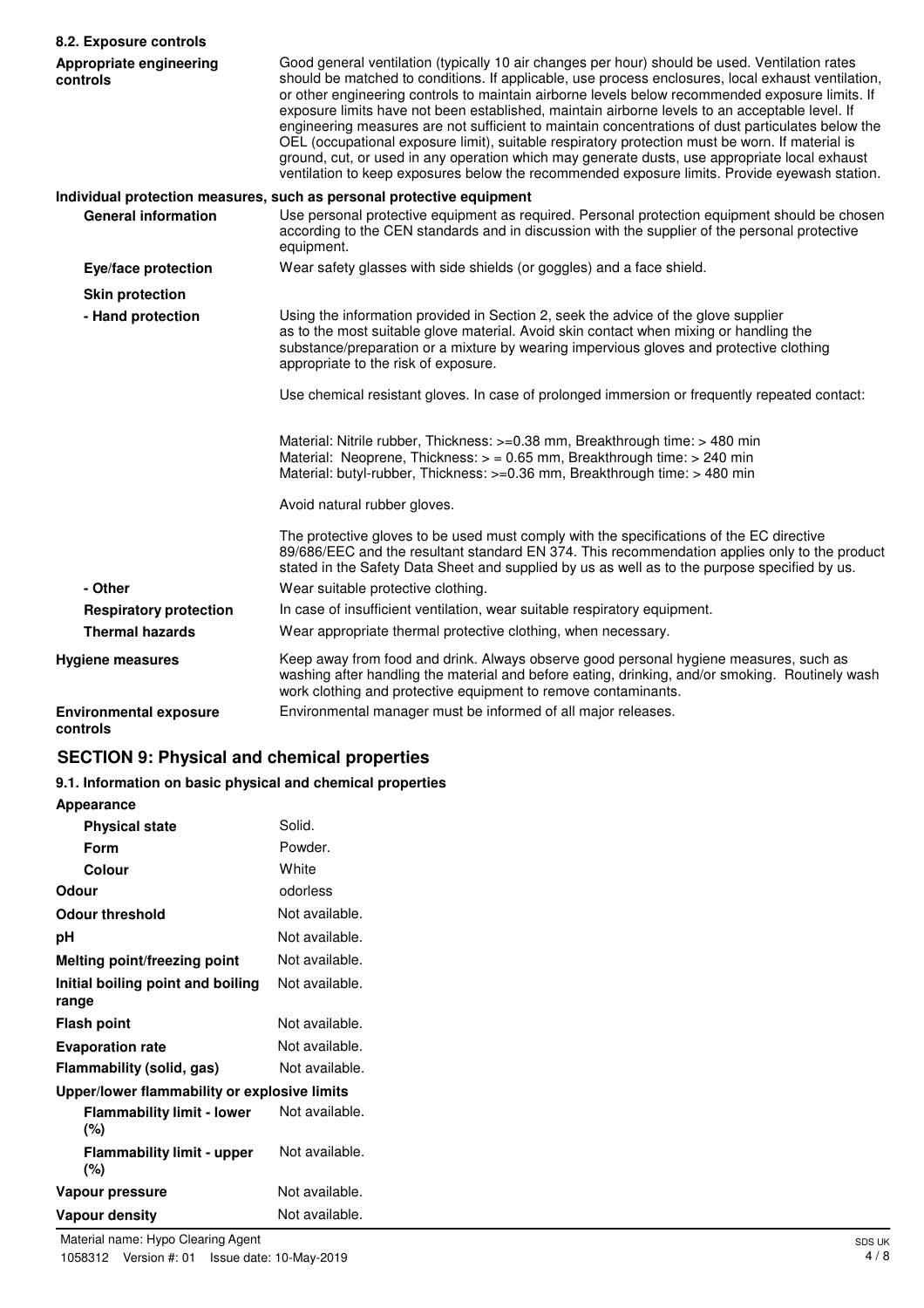| <b>Relative density</b>                           | Not available. |
|---------------------------------------------------|----------------|
| Solubility(ies)                                   |                |
| Solubility (water)                                | Appreciable.   |
| <b>Partition coefficient</b><br>(n-octanol/water) | Not available. |
| <b>Auto-ignition temperature</b>                  | Not available. |
| <b>Decomposition temperature</b>                  | Not available. |
| <b>Viscosity</b>                                  | Not available. |
| <b>Explosive properties</b>                       | Not explosive. |
| <b>Oxidising properties</b>                       | Not oxidising. |
| 9.2. Other information                            |                |
| <b>Specific gravity</b>                           | > 1            |

## **SECTION 10: Stability and reactivity**

| 10.1. Reactivity                            | The product is stable and non-reactive under normal conditions of use, storage and transport.                              |
|---------------------------------------------|----------------------------------------------------------------------------------------------------------------------------|
| 10.2. Chemical stability                    | Decomposes on heating.                                                                                                     |
| 10.3. Possibility of hazardous<br>reactions | Hazardous polymerisation does not occur.                                                                                   |
| 10.4. Conditions to avoid                   | Keep away from heat, hot surfaces, sparks, open flames and other ignition sources. Contact with<br>incompatible materials. |
| 10.5. Incompatible materials                | Acids. Contact with strong acids may liberate sulphur dioxide.                                                             |
| 10.6. Hazardous<br>decomposition products   | Carbon oxides. Sulphur oxides.                                                                                             |

## **SECTION 11: Toxicological information**

| <b>General information</b>               | Occupational exposure to the substance or mixture may cause adverse effects.                                                                                                                                                                                                      |  |  |
|------------------------------------------|-----------------------------------------------------------------------------------------------------------------------------------------------------------------------------------------------------------------------------------------------------------------------------------|--|--|
| Information on likely routes of exposure |                                                                                                                                                                                                                                                                                   |  |  |
| Inhalation                               | Dust may irritate respiratory system. In contact with strong acids or if heated, sulphites may<br>liberate sulphur dioxide gas. Sulphur dioxide gas is irritating to the respiratory tract. Some<br>asthmatics or hypersensitive individuals may experience difficulty breathing. |  |  |
| <b>Skin contact</b>                      | Dust or powder may irritate the skin.                                                                                                                                                                                                                                             |  |  |
| Eye contact                              | Causes serious eye damage.                                                                                                                                                                                                                                                        |  |  |
| Ingestion                                | Harmful if swallowed. Some asthmatics or sulfite-sensitive individuals may experience wheezing,<br>chest tightness, stomach upset, hives, faintness, weakness and diarrhea.                                                                                                       |  |  |
| <b>Symptoms</b>                          | Severe eye irritation. Symptoms may include stinging, tearing, redness, swelling, and blurred<br>vision. Permanent eye damage including blindness could result. Dusts may irritate the respiratory<br>tract, skin and eyes.                                                       |  |  |

## **11.1. Information on toxicological effects**

| <b>Acute toxicity</b>                       | Harmful if swallowed.                                         |                                                                   |  |  |
|---------------------------------------------|---------------------------------------------------------------|-------------------------------------------------------------------|--|--|
| <b>Components</b>                           | <b>Species</b>                                                | <b>Test Results</b>                                               |  |  |
| Sodium citrate (CAS 6132-04-3)              |                                                               |                                                                   |  |  |
| Acute                                       |                                                               |                                                                   |  |  |
| <b>Dermal</b>                               |                                                               |                                                                   |  |  |
| LD50                                        | Rat                                                           | 2000 mg/kg                                                        |  |  |
| Oral                                        |                                                               |                                                                   |  |  |
| LD50                                        | Rat                                                           | > 5000 mg/kg                                                      |  |  |
| <b>Skin corrosion/irritation</b>            |                                                               | Based on available data, the classification criteria are not met. |  |  |
| Serious eye damage/eye<br><i>irritation</i> | Causes serious eye damage.                                    |                                                                   |  |  |
| <b>Respiratory sensitisation</b>            |                                                               | Based on available data, the classification criteria are not met. |  |  |
| <b>Skin sensitisation</b>                   |                                                               | Based on available data, the classification criteria are not met. |  |  |
| Germ cell mutagenicity                      |                                                               | Based on available data, the classification criteria are not met. |  |  |
| Carcinogenicity                             |                                                               | Based on available data, the classification criteria are not met. |  |  |
|                                             | <b>IARC Monographs. Overall Evaluation of Carcinogenicity</b> |                                                                   |  |  |
| Sodium metabisulphite (CAS 7681-57-4)       |                                                               | 3 Not classifiable as to carcinogenicity to humans.               |  |  |
| Sodium sulphite (CAS 7757-83-7)             |                                                               | 3 Not classifiable as to carcinogenicity to humans.               |  |  |
| <b>Reproductive toxicity</b>                |                                                               | Based on available data, the classification criteria are not met. |  |  |

Material name: Hypo Clearing Agent Subsetted and Subsetted and Subsetted and Subsetted Agent Subsetted Agent Subsetted Agent Subsetted Agent Subsetted Agent Subsetted Agent St. 8 and St. 8 and St. 8 and St. 8 and St. 8 and 1058312 Version #: 01 Issue date: 10-May-2019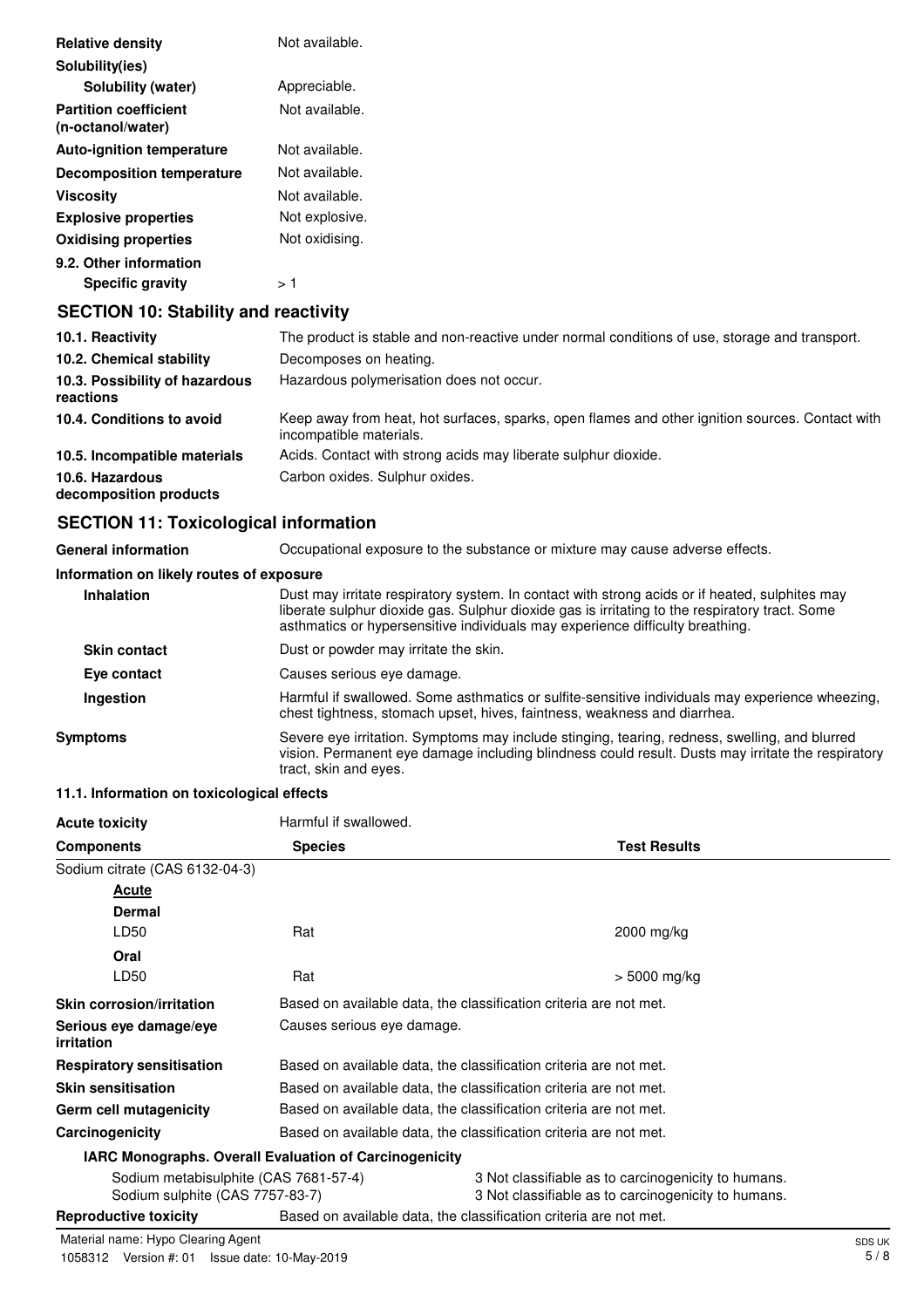| Specific target organ toxicity -<br>single exposure            | Based on available data, the classification criteria are not met.                                                                                                                          |                                                                   |                            |  |  |  |
|----------------------------------------------------------------|--------------------------------------------------------------------------------------------------------------------------------------------------------------------------------------------|-------------------------------------------------------------------|----------------------------|--|--|--|
| Specific target organ toxicity -<br>repeated exposure          | Based on available data, the classification criteria are not met.                                                                                                                          |                                                                   |                            |  |  |  |
| <b>Aspiration hazard</b>                                       |                                                                                                                                                                                            | Based on available data, the classification criteria are not met. |                            |  |  |  |
| Mixture versus substance<br>information                        | No information available.                                                                                                                                                                  |                                                                   |                            |  |  |  |
| <b>Other information</b>                                       | Not available.                                                                                                                                                                             |                                                                   |                            |  |  |  |
| <b>SECTION 12: Ecological information</b>                      |                                                                                                                                                                                            |                                                                   |                            |  |  |  |
| 12.1. Toxicity                                                 | Based on available data, the classification criteria are not met for hazardous to the aquatic<br>environment.                                                                              |                                                                   |                            |  |  |  |
| <b>Components</b>                                              |                                                                                                                                                                                            | <b>Species</b>                                                    | <b>Test Results</b>        |  |  |  |
| Ethylenediaminetetraacetic acid tetrasodium salt (CAS 64-02-8) |                                                                                                                                                                                            |                                                                   |                            |  |  |  |
| <b>Aquatic</b>                                                 |                                                                                                                                                                                            |                                                                   |                            |  |  |  |
| Fish                                                           | <b>LC50</b>                                                                                                                                                                                | Bluegill (Lepomis macrochirus)                                    | 472 - 500 mg/l, 96 hours   |  |  |  |
| Sodium citrate (CAS 6132-04-3)                                 |                                                                                                                                                                                            |                                                                   |                            |  |  |  |
| <b>Aquatic</b>                                                 |                                                                                                                                                                                            |                                                                   |                            |  |  |  |
| Crustacea                                                      | EC50                                                                                                                                                                                       | Water flea (Ceriodaphnia dubia)                                   | 655 - 825.9 mg/l, 48 hours |  |  |  |
| 12.2. Persistence and<br>degradability                         | No data is available on the degradability of any ingredients in the mixture.                                                                                                               |                                                                   |                            |  |  |  |
| 12.3. Bioaccumulative potential                                |                                                                                                                                                                                            | No data available.                                                |                            |  |  |  |
| <b>Partition coefficient</b><br>n-octanol/water (log Kow)      | Not available.                                                                                                                                                                             |                                                                   |                            |  |  |  |
| <b>Bioconcentration factor (BCF)</b>                           | Not available.                                                                                                                                                                             |                                                                   |                            |  |  |  |
| 12.4. Mobility in soil                                         | No data available.                                                                                                                                                                         |                                                                   |                            |  |  |  |
| 12.5. Results of PBT and vPvB<br>assessment                    | Not a PBT or vPvB substance or mixture. Not available.                                                                                                                                     |                                                                   |                            |  |  |  |
| 12.6. Other adverse effects                                    | No other adverse environmental effects (e.g. ozone depletion, photochemical ozone creation<br>potential, endocrine disruption, global warming potential) are expected from this component. |                                                                   |                            |  |  |  |

## **SECTION 13: Disposal considerations**

#### **13.1. Waste treatment methods** Dispose of in accordance with local regulations. Empty containers or liners may retain some product residues. This material and its container must be disposed of in a safe manner (see: Disposal instructions). **Residual waste** Since emptied containers may retain product residue, follow label warnings even after container is emptied. Empty containers should be taken to an approved waste handling site for recycling or disposal. **Contaminated packaging EU waste code** The Waste code should be assigned in discussion between the user, the producer and the waste disposal company. Collect and reclaim or dispose in sealed containers at licensed waste disposal site. Dispose of contents/container in accordance with local/regional/national/international regulations. **Disposal methods/information Special precautions** Dispose in accordance with all applicable regulations. **SECTION 14: Transport information**

#### **ADR**

14.1. - 14.6.: Not regulated as dangerous goods.

#### **IATA**

14.1. - 14.6.: Not regulated as dangerous goods.

#### **IMDG**

14.1. - 14.6.: Not regulated as dangerous goods.

#### **14.7. Transport in bulk** Not applicable. **according to Annex II of MARPOL 73/78 and the IBC Code**

## **SECTION 15: Regulatory information**

**15.1. Safety, health and environmental regulations/legislation specific for the substance or mixture**

## **EU regulations**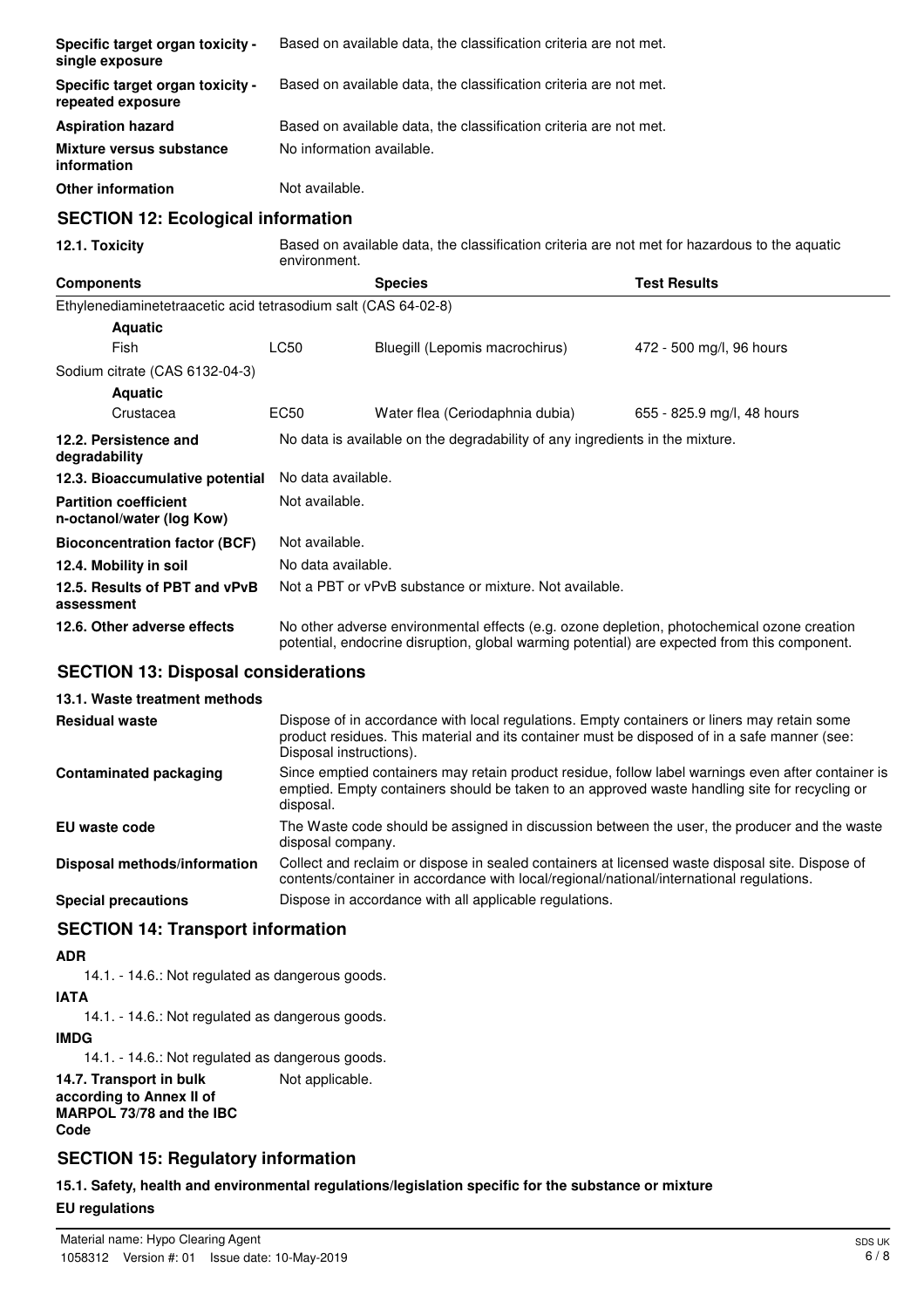|                                      | Regulation (EC) No. 1005/2009 on substances that deplete the ozone layer, Annex I and II, as amended                                                                                                                      |
|--------------------------------------|---------------------------------------------------------------------------------------------------------------------------------------------------------------------------------------------------------------------------|
| Not listed.                          |                                                                                                                                                                                                                           |
| Not listed.                          | Regulation (EC) No. 850/2004 On persistent organic pollutants, Annex I as amended                                                                                                                                         |
|                                      | Regulation (EU) No. 649/2012 concerning the export and import of dangerous chemicals, Annex I, Part 1 as amended                                                                                                          |
| Not listed.                          |                                                                                                                                                                                                                           |
| Not listed.                          | Regulation (EU) No. 649/2012 concerning the export and import of dangerous chemicals, Annex I, Part 2 as amended                                                                                                          |
| Not listed.                          | Regulation (EU) No. 649/2012 concerning the export and import of dangerous chemicals, Annex I, Part 3 as amended                                                                                                          |
| Not listed.                          | Regulation (EU) No. 649/2012 concerning the export and import of dangerous chemicals, Annex V as amended                                                                                                                  |
| Not listed.                          | Regulation (EC) No. 166/2006 Annex II Pollutant Release and Transfer Registry, as amended                                                                                                                                 |
|                                      | Regulation (EC) No. 1907/2006, REACH Article 59(10) Candidate List as currently published by ECHA                                                                                                                         |
| Not listed.                          |                                                                                                                                                                                                                           |
| <b>Authorisations</b>                |                                                                                                                                                                                                                           |
|                                      | Regulation (EC) No. 1907/2006, REACH Annex XIV Substances subject to authorization, as amended                                                                                                                            |
| Not listed.                          |                                                                                                                                                                                                                           |
| <b>Restrictions on use</b>           |                                                                                                                                                                                                                           |
|                                      | Regulation (EC) No. 1907/2006, REACH Annex XVII Substances subject to restriction on marketing and use as amended                                                                                                         |
| Not listed.                          |                                                                                                                                                                                                                           |
| work, as amended.                    | Directive 2004/37/EC: on the protection of workers from the risks related to exposure to carcinogens and mutagens at                                                                                                      |
| Not listed.                          |                                                                                                                                                                                                                           |
| <b>Other EU regulations</b>          |                                                                                                                                                                                                                           |
|                                      | Directive 2012/18/EU on major accident hazards involving dangerous substances, as amended                                                                                                                                 |
| Not listed.                          |                                                                                                                                                                                                                           |
| <b>Other regulations</b>             | The product is classified and labelled in accordance with Regulation (EC) 1272/2008 (CLP<br>Regulation) as amended. This Safety Data Sheet complies with the requirements of Regulation<br>(EC) No 1907/2006, as amended. |
| <b>National regulations</b>          | Follow national regulation on the protection of workers from the risks of exposure to carcinogens<br>and mutagens at work, in accordance with Directive 2004/37/EC.                                                       |
| 15.2. Chemical safety<br>assessment  | No Chemical Safety Assessment has been carried out.                                                                                                                                                                       |
| <b>SECTION 16: Other information</b> |                                                                                                                                                                                                                           |
| <b>List of abbreviations</b>         |                                                                                                                                                                                                                           |
|                                      | IARC Monographs. Overall Evaluation of Carcinogenicity                                                                                                                                                                    |
|                                      | <b>CAS: Chemical Abstract Service.</b><br>PBT: Persistent, bioaccumulative, toxic.                                                                                                                                        |
|                                      | vPvB: very Persistent, very Bioaccumulative.                                                                                                                                                                              |
|                                      | DNEL: Derived No Effect Level.                                                                                                                                                                                            |
|                                      | PNEC: Predicted No Effect Concentration.                                                                                                                                                                                  |
|                                      | TWA: Time Weighted Average.                                                                                                                                                                                               |

**References** Not available. The classification for health and environmental hazards is derived by a combination of calculation methods and test data, if available. **Information on evaluation method leading to the classification of mixture**

**Full text of any H-statements not written out in full under Sections 2 to 15**

H302 Harmful if swallowed. H312 Harmful in contact with skin. H318 Causes serious eye damage. H412 Harmful to aquatic life with long lasting effects. **Revision information** None. **Training information** Follow training instructions when handling this material.

STEL: Short-term Exposure Limit.

LC50: Lethal Concentration 50%. EC50: Effective Concentration 50%.

LD50: Lethal Dose 50%.